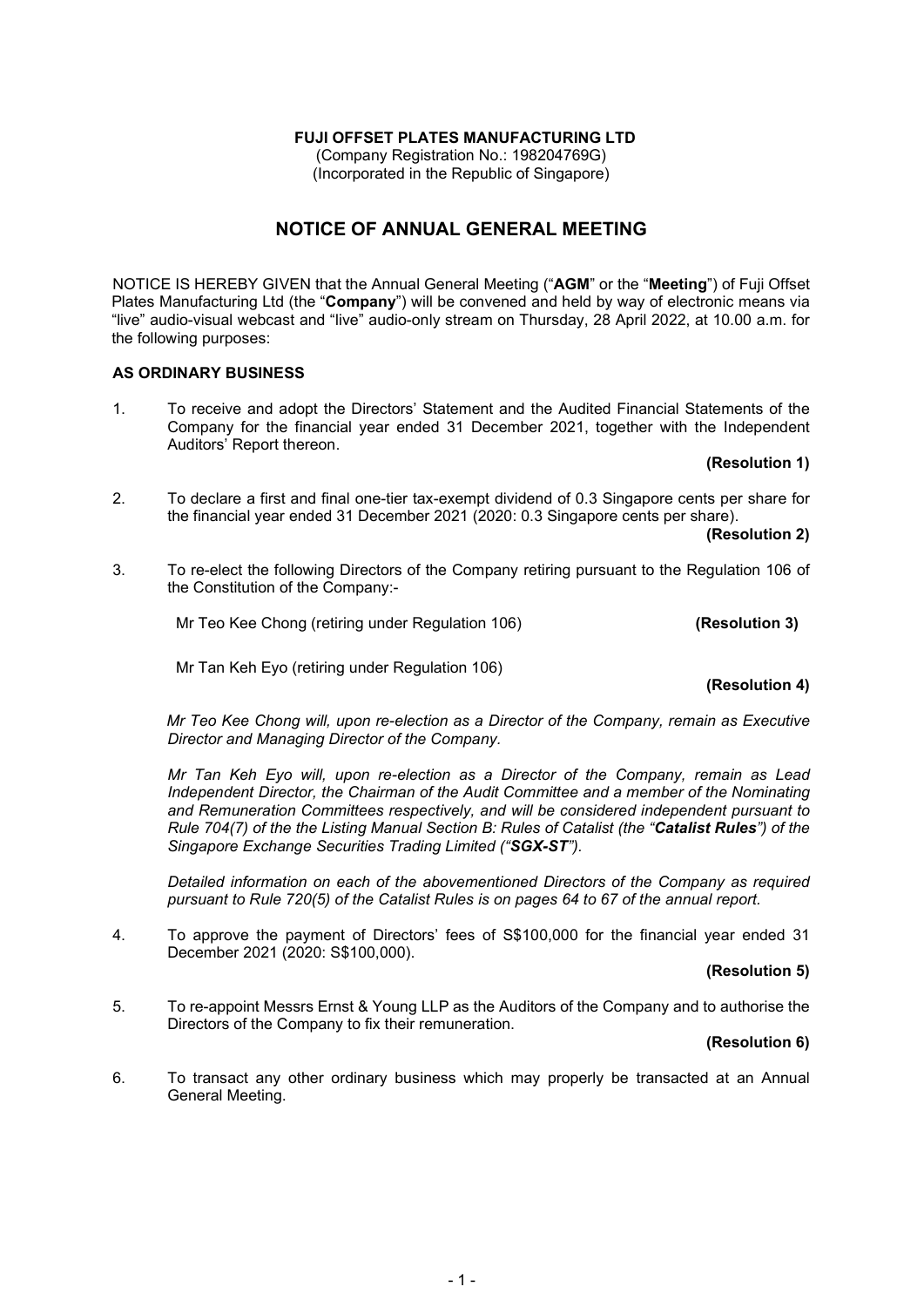### AS SPECIAL BUSINESS

To consider and if thought fit, to pass the following resolutions as Ordinary Resolutions, with or without any modifications:

#### 7. Authority to allot and issue shares

"That pursuant to Section 161 of the Companies Act 1967 (the "Companies Act") and Rule 806 of the Listing Manual Section B: Rules of Catalist (the "Catalist Rules") of the Singapore Exchange Securities Trading Limited (the "SGX-ST"), the Directors of the Company be authorised and empowered to:

- (a) (i) allot and issue shares in capital of the Company ("Shares") whether by way of rights, bonus or otherwise; and/or
	- (ii) make or grant offers, agreements or options (collectively, "**Instruments**") that might or would require Shares to be issued, including but not limited to the creation and issue of (as well as adjustments to), options, warrants, debentures or other instruments convertible into Shares,

at any time and upon such terms and conditions and for such purposes and to such persons as the Directors of the Company may in their absolute discretion deem fit; and

(b) (notwithstanding that the authority conferred by this Ordinary Resolution may have ceased to be in force) issue shares in pursuance of any Instruments made or granted by the Directors of the Company while this Ordinary Resolution is in force,

provided that:

- (1) the aggregate number of Shares (including Shares to be issued in pursuance of the Instruments, made or granted pursuant to this Resolution) to be issued pursuant to this Resolution shall not exceed one hundred per centum (100%) of the total number of issued Shares (excluding treasury shares and subsidiary holdings, if any) in the capital of the Company (as calculated in accordance with sub-paragraph (2) below) , of which the aggregate number of Shares (including Shares to be issued in pursuance of the Instruments, made or granted pursuant to this Resolution) to be issued other than on a pro-rata basis to shareholders of the Company shall not exceed fifty per centum (50%) of the total number of issued shares (excluding treasury shares and subsidiary holdings, if any) in the capital of the Company (as calculated in accordance with sub-paragraph (2) below) or any such other limit as may be prescribed by the Catalist Rules as at the date this Ordinary Resolution is passed;
- (2) (subject to such manner of calculation and adjustments as may be prescribed by the SGX-ST) for the purpose of determining the aggregate number of Shares that may be issued under sub-paragraph (1) above, the percentage of the total number of issued Shares of the Company (excluding treasury shares and subsidiary holdings, if any) will be calculated based on the total number of issued Shares (excluding treasury shares and subsidiary holdings, if any) in the capital of the Company at the time of the passing of this Ordinary Resolution, after adjusting for:
	- (a) new Shares arising from the conversion or exercise of the Instruments or any convertible securities;
	- (b) new Shares arising from exercising share options or vesting of share awards which are outstanding and subsisting at the time this Resolution is passed, provided that the options or share awards (as the case may be) were granted in compliance with Part VIII of Chapter 8 of the Catalist Rules; and
	- (c) any subsequent bonus issue, consolidation or subdivision of Shares;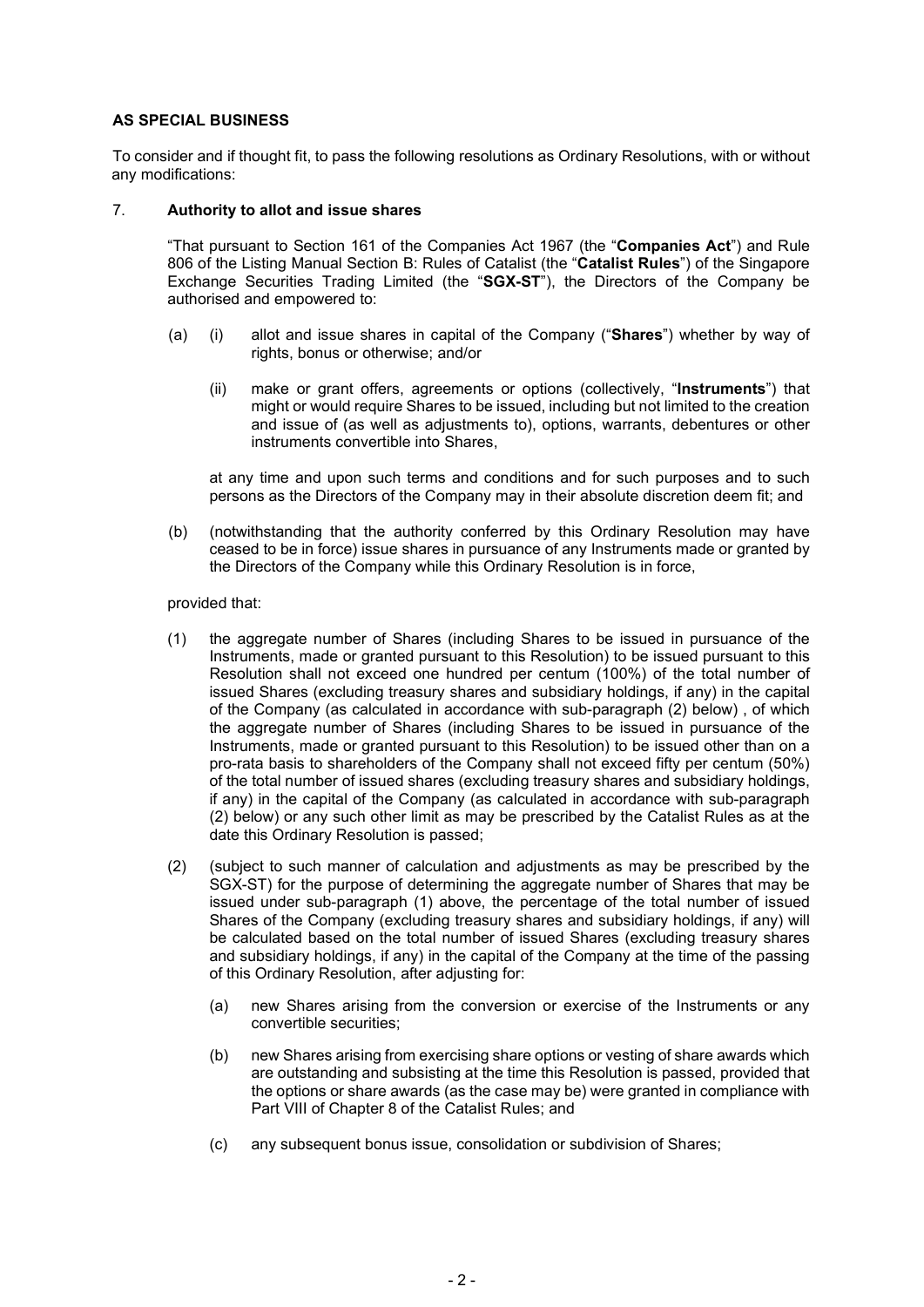Adjustments in accordance with sub-paragraphs (a) and (b) above are only to be made in respect of new shares arising from convertible securities, share options or share awards which were issued and outstanding or subsisting at the time of the passing of this Ordinary Resolution;

- (3) in exercising the authority conferred by this Ordinary Resolution, the Company shall comply with the provisions of the Catalist Rules for the time being in force (unless such compliance has been waived by the SGX-ST), all applicable legal requirements under the Companies Act and otherwise, and the Constitution of the Company for the time being; and
- (4) unless revoked or varied by the Company in a general meeting, such authority conferred by this Ordinary Resolution shall continue to be in force until the conclusion of the next AGM of the Company or the date by which the next AGM of the Company is required by law to be held, whichever is earlier."

[See Explanatory Note (i)]

(Resolution 7)

#### 8. Renewal of Shareholders' Mandate for Interested Person Transactions

"That for the purposes of Chapter 9 of the Catalist Rules:

- (a) approval be given for the renewal of the mandate for the Company, its subsidiaries and associated companies that are considered to be "entities at risk" under Chapter 9 of the Catalist Rules, or any of them to enter into any of the transactions falling within the types of interested person transactions as set out in the Appendix to the Annual Report to Shareholders dated 12 April 2022 (the "Appendix") with any party who is of the class of interested persons described in the Appendix, provided that such transactions are carried out on normal commercial terms, will not be prejudicial to the interests of the Company and its minority shareholders, and in accordance with the guidelines and review procedures of the Company for such Interested Person Transactions as set out in the Appendix (the "Shareholders' Mandate");
- (b) the Shareholders' Mandate shall, unless revoked or varied by the Company in a general meeting, continue in force until the conclusion of the next annual general meeting of the Company or the date by which the next annual general meeting of the Company is required by law to be held, whichever is earlier;
- (c) the Audit Committee of the Company be and are hereby authorised to take such action as they deem proper in respect of procedures and to implement such procedures as may be necessary to take into consideration any amendment to Chapter 9 of the Catalist Rules which may be prescribed by the SGX-ST from time to time; and
- (c) authority be given to the Directors of the Company to complete and do all such acts and things (including executing all such documents as may be required) as they may consider necessary, desirable or expedient to give effect to the Shareholders' Mandate as they may think fit."

[See Explanatory Note (ii)]

(Resolution 8)

By Order of the Board

Kevin Cho Company Secretary

Singapore, 12 April 2022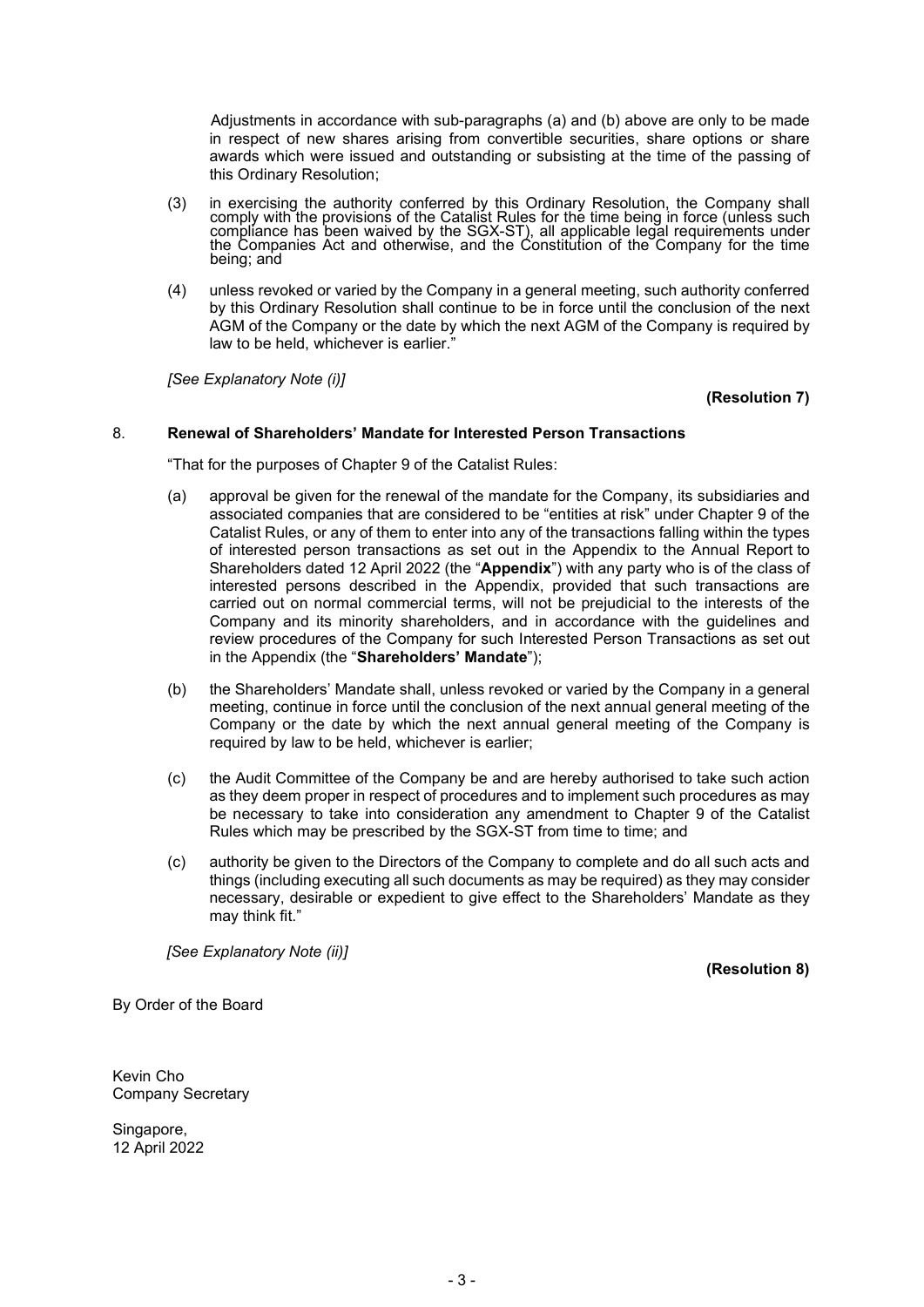## Explanatory Notes:

(i) The Ordinary Resolution 7 above, if passed, will empower the Directors of the Company, effective until the conclusion of the next annual general meeting of the Company, or the date by which the next annual general meeting of the Company is required by law to be held or such authority is varied or revoked by the Company in a general meeting, whichever is the earlier, to allot and issue Shares, make or grant Instruments convertible into Shares and to issue Shares pursuant to such Instruments. The aggregate number of Shares (including Shares to be made in pursuance of Instruments made or granted pursuant to this Ordinary Resolution) which the Directors may allot and issue, shall not exceed, in total, one hundred per centum (100%) of the total number of issued shares (excluding treasury shares and subsidiary holdings) in the capital of the Company, of which up to fifty per centum (50%) may be issued other than on a pro-rata basis to existing shareholders.

 For determining the aggregate number of Shares that may be issued, the percentage of the total number of issued Shares (excluding treasury shares and subsidiary holdings) will be calculated based on the total number of issued shares (excluding treasury shares and subsidiary holdings) in the capital of the Company at the time this Ordinary Resolution 7 is passed after adjusting for new Shares arising from the conversion or exercise of any convertible securities, the exercise of share options or the vesting of share awards outstanding or subsisting at the time when this Ordinary Resolution 7 is passed and any subsequent bonus issue, consolidation or subdivision of Shares.

(ii) The Ordinary Resolution 8 above, if passed, will authorise the Interested Person Transactions as described in the Appendix and recurring in the year and will empower the Directors of the Company to do all acts necessary to give effect to the Shareholders' Mandate. This authority will, unless previously revoked or varied by the Company in a general meeting, expire at the conclusion of the next annual general meeting of the Company or the date by which the next annual general meeting of the Company is required by law to be held, whichever is the earlier.

### Alternative Arrangements of Annual General Meeting to be held on 28 April 2022

#### Notes:

- 1. The AGM is being convened, and will be held, by electronic means at no cost to shareholders and members pursuant to the COVID-19 (Temporary Measures) (Alternative Arrangements for Meetings for Companies, Variable Capital Companies, Business Trusts, Unit Trusts and Debenture Holders) Order 2020. Printed copies of this Notice will not be sent to members. Instead, this Notice will be sent to members by electronic means via publication on the Company's corporate website at the URL https://www.fopgroup.com/index.php/investorrelations. This Notice will also be made available on the SGX's website at the URL https://www.sgx.com/securities/company-announcements.
- 2. Alternative arrangements relating to (i) attendance at the AGM via electronic means (including arrangements by which the Meeting can be electronically accessed via "live" audio-visual webcast or "live" audio-only stream); (ii) submission of questions in advance in relation to any resolution set out in this Notice; (iii) addressing of substantial and relevant questions at the AGM; and (ii) voting by appointing the Chairman of the Meeting as proxy at the AGM, are set out in the accompanying Company's announcement dated 12 April 2022. This announcement may be accessed at the Company's corporate website at the URL https://www.fopgroup.com/index.php/investor-relations, and will also be made available on the SGX's website at the URL https://www.sgx.com/securities/company-announcements.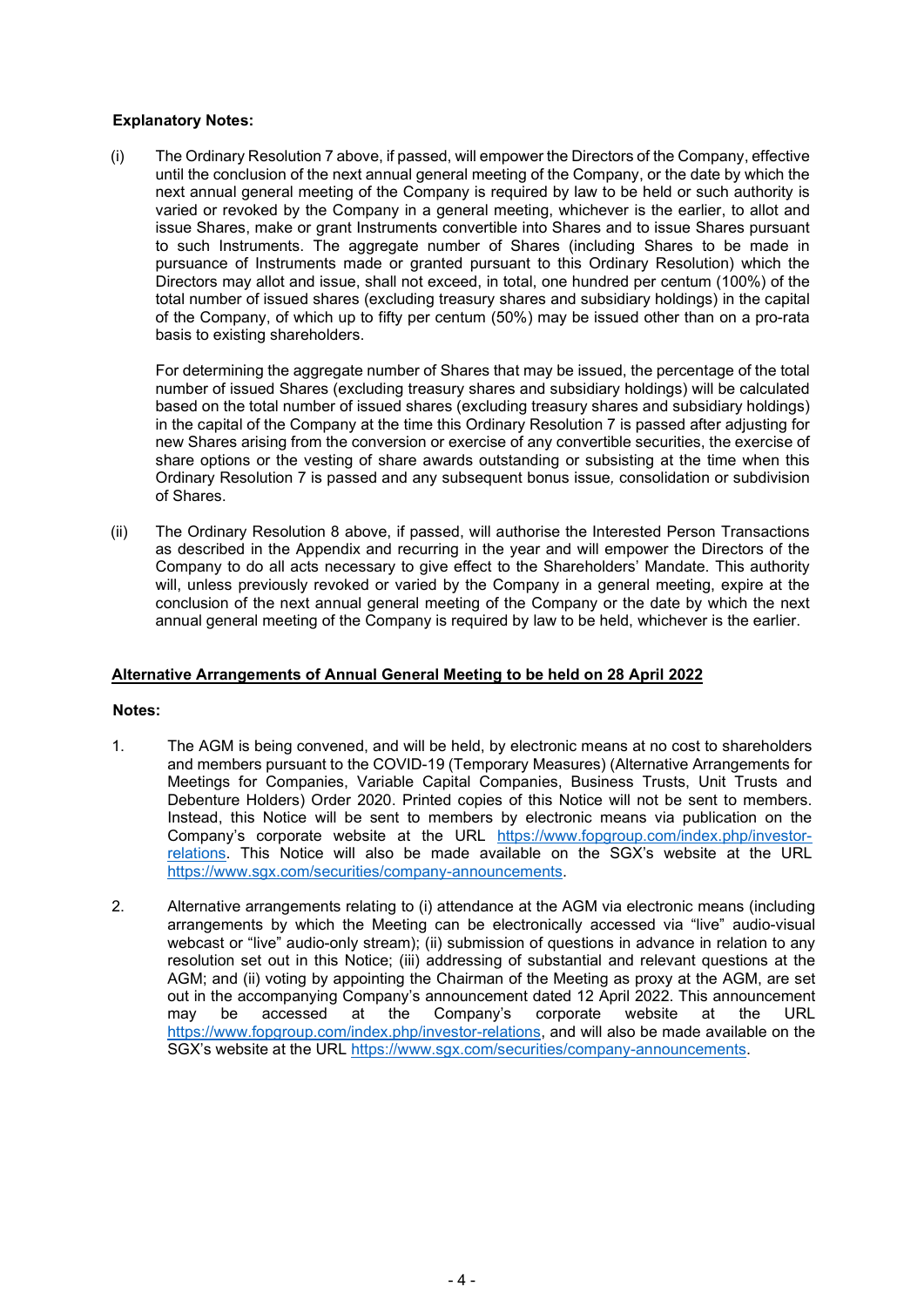#### Submit Questions in Advance in relation to any Resolution set out in the Notice of AGM

- 3. The "live" audio-visual webcast and "live" audio-only stream are mainly for shareholders to contemporaneously observe the AGM proceeding and hence, shareholders will not be able to ask questions at the AGM "live" during the "live" audio-visual webcast and "live" audio-only stream. Accordingly, it is important for shareholders to submit their questions in advance in relation to any resolution set out in the Notice of AGM to be tabled for approval at the AGM, by submitting the webcast registration form in the following manner:
	- (a) if submitted by post, be deposited at the registered office of the Company at 2 Jalan Rajah, #06-28 Golden Wall Flatted Factory, Singapore 329134; or
	- (b) if submitted electronically, be submitted via email to the to the Company, at agm2022@fopgroup.com,

in either case, by 10.00 a.m. on Wednesday, 20 April 2022.

Management and the Board of the Company will endeavour to address all substantial and relevant questions received from shareholders at least 48 hours prior to the deadline for the deposition of proxy forms for the AGM by publishing the responses to those questions on the SGX's website at the URL https://www.sgx.com/securities/company-announcements and the Company's corporate website at the URL https://www.fopgroup.com/index.php/investorrelations.

The Company will publish minutes and answers within one (1) month from date of AGM on both the SGX's website at the URL https://www.sgx.com/securities/company-announcements and the Company's corporate website at the URL https://www.fopgroup.com/index.php/investorrelations.

### Participating at AGM

- 4. Shareholders who wish to participate at the AGM by observing and/or listening to the AGM proceedings via "live" audio-visual webcast or "live" audio-only stream must register in the following manner:
	- (a) if submitted by post, be deposited at the registered office of the Company at 2 Jalan Rajah, #06-28 Golden Wall Flatted Factory, Singapore 329134; or
	- (b) if submitted electronically, be submitted via email to the to the Company, at agm2022@fopgroup.com,

in either case, by 10.00 a.m. on Monday, 25 April 2022 (the "Registration Deadline").

Following the verification and upon the closure of registration, authenticated shareholders will receive an email confirmation containing:

- (a) a link and password to access the "live" audio-visual webcast; or
- (b) a dial-in number with unique pin to access the "live" audio-only stream.

Shareholders must not forward the abovementioned email confirmation to other persons who are not entitled to attend the AGM. This is to avoid any technical disruptions or overload to the "live" audio-visual webcast or "live" audio-only stream.

Shareholders who register by the Registration Deadline but do not receive an email confirmation by 10.00 a.m. on Wednesday, 27 April 2022 may contact the Company by email at agm2022@fopgroup.com for assistance.

5. The Board and Auditors will be attending the AGM and their attendance and right to be heard will be satisfied by way of electronic means via "live" audio-visual webcast and "live" audio-only stream.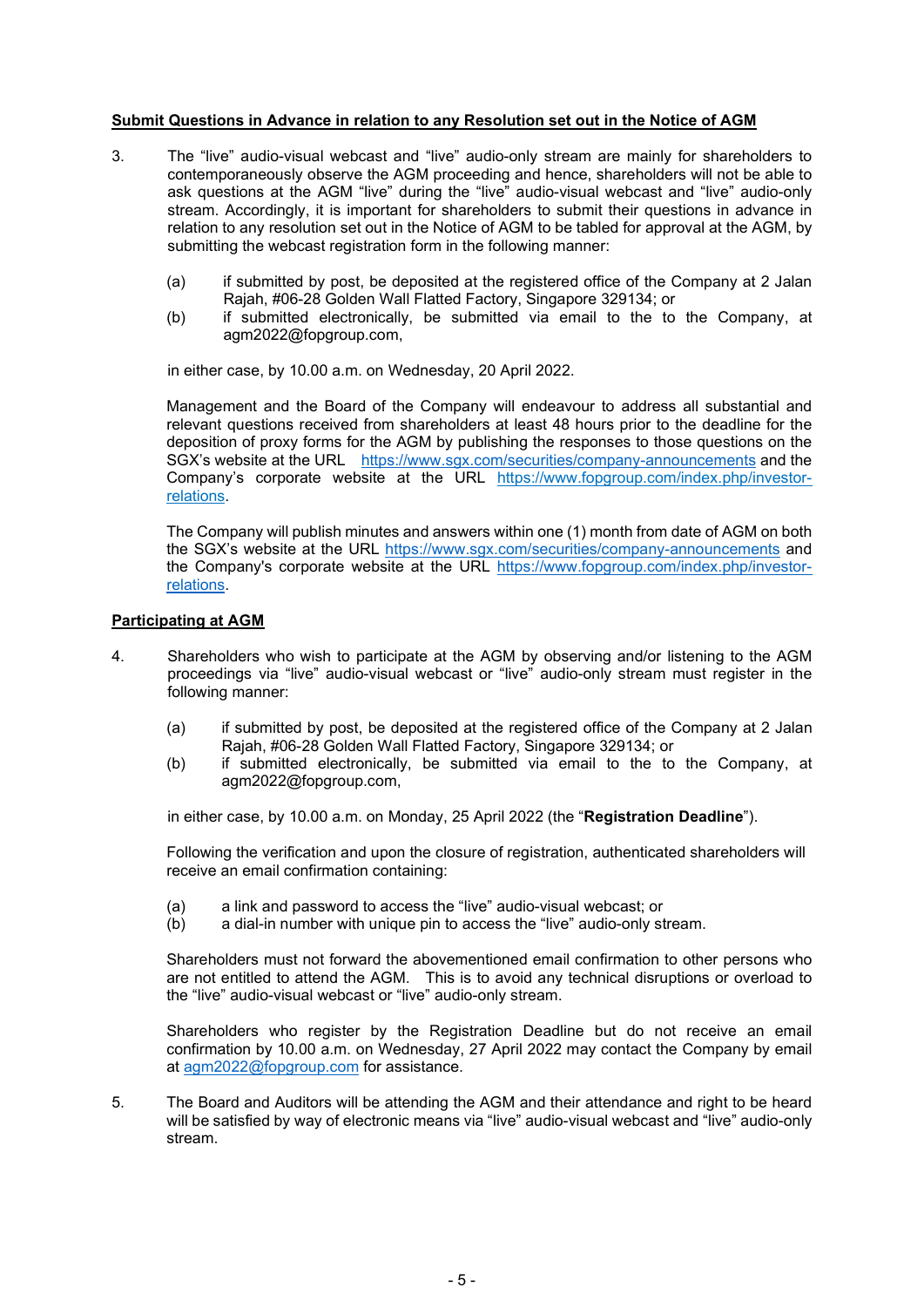#### Submit Proxy Forms to Vote

6. Due to on-going challenges brought about by the COVID-19 pandemic and prevailing safe management measures, a member will not be able to attend the AGM in person. A member (whether individual or corporate and including relevant intermediary) must appoint the Chairman of the Meeting as his/her/its proxy to vote on his/her/its behalf at the AGM if such member wishes to exercise his/her/its voting rights at the AGM. The accompanying proxy form for the AGM may be accessed at the Company's corporate website at the URL https://www.fopgroup.com/index.php/investor-relations, and will also be made available on the SGX's website at the URL https://www.sgx.com/securities/companyannouncements.

Where a member (whether individual or corporate) appoints the Chairman of the Meeting as his/her/its proxy, he/she/it must give specific instructions as to voting, or abstentions from voting, in respect of a resolution in the form of proxy; failing which, the appointment of the Chairman of the Meeting as proxy for that resolution will be treated as invalid. Please note that proxy will be given the same rights as member.

Central Provident Fund ("CPF") or Supplemental Retirement Scheme ("SRS") investors who wish to appoint the Chairman of the Meeting as proxy should approach their respective CPF Agent Banks or SRS Operators (being relevant intermediaries) to submit their votes by 10.00 a.m. on Monday, 18 April 2022.

"Relevant intermediary" means:

- (a) a banking corporation licensed under the Banking Act 1970 or a wholly-owned subsidiary of such a banking corporation, whose business includes the provision of nominee services and who holds shares in that capacity;
- (b) a person holding a capital markets services license to provide custodial services for securities under the Securities and Futures Act 2001 and who holds shares in that capacity; or
- (c) the CPF Board established by the Central Provident Fund Act 1953, in respect of shares purchased under the subsidiary legislation made under that Act providing for the making of investments from the contributions and interest standing to the credit of members of the CPF, if the CPF Board holds those shares in the capacity of an intermediary pursuant to or in accordance with that subsidiary legislation.
- 7. The Chairman of the Meeting, as proxy, need not be a member of the Company.
- 8. The instrument appointing the Chairman of the Meeting as proxy must be submitted to the Company in the following manner:
	- a. if submitted by post, be deposited at the registered office of the Company at 2 Jalan Rajah, #06-28 Golden Wall Flatted Factory, Singapore 329134; or
	- b. if submitted electronically, be submitted via email to the Company, at agm2022@fopgroup.com,

in either case, not less than forty-eight (48) hours before the time appointed for holding the AGM, i.e., by 10.00 a.m. on Tuesday, 26 April 2022.

A member who wishes to submit an instrument of proxy must first download, complete and sign the proxy form, before submitting it by post to the address provided above, or before scanning and sending it by email to the email address provided above.